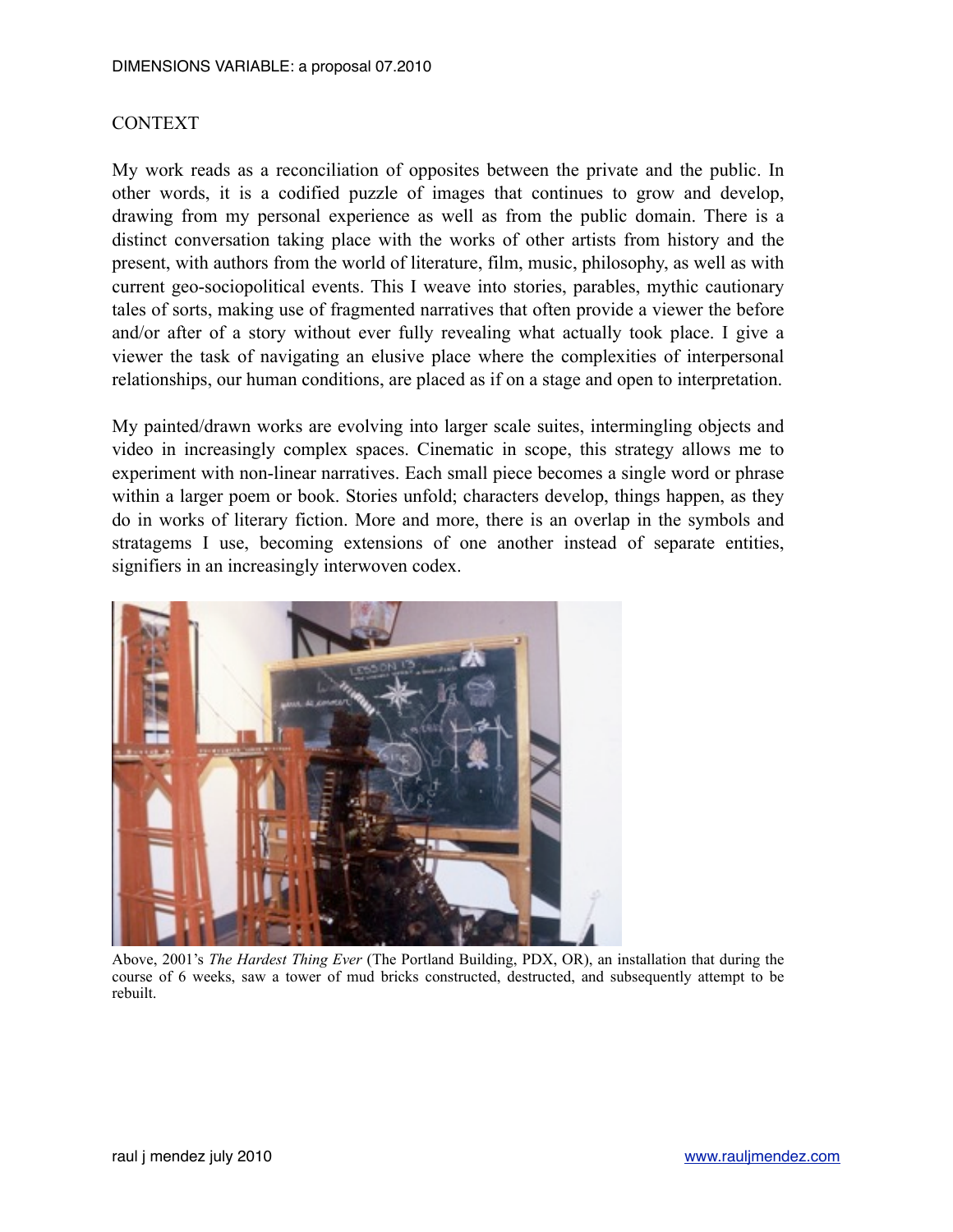## DIMENSIONS VARIABLE: a proposal 07.2010

## CONTEXT

In 2006's *The Failure of Knowing* (Ambrosino Gallery). The installation was a still sequence where a sleeping person's dreams became visible. I came to imagine a character, an obsessive artist, in the bed-ridden symbolic aftermath of creating 913 books one by one, page by page; each page drawn, scribbled, painted and written on. In this piece he or she has come to suspect that you, we, can never really *know* things; that the human condition is shaped by illusions, illogic, and a tragic need for order.



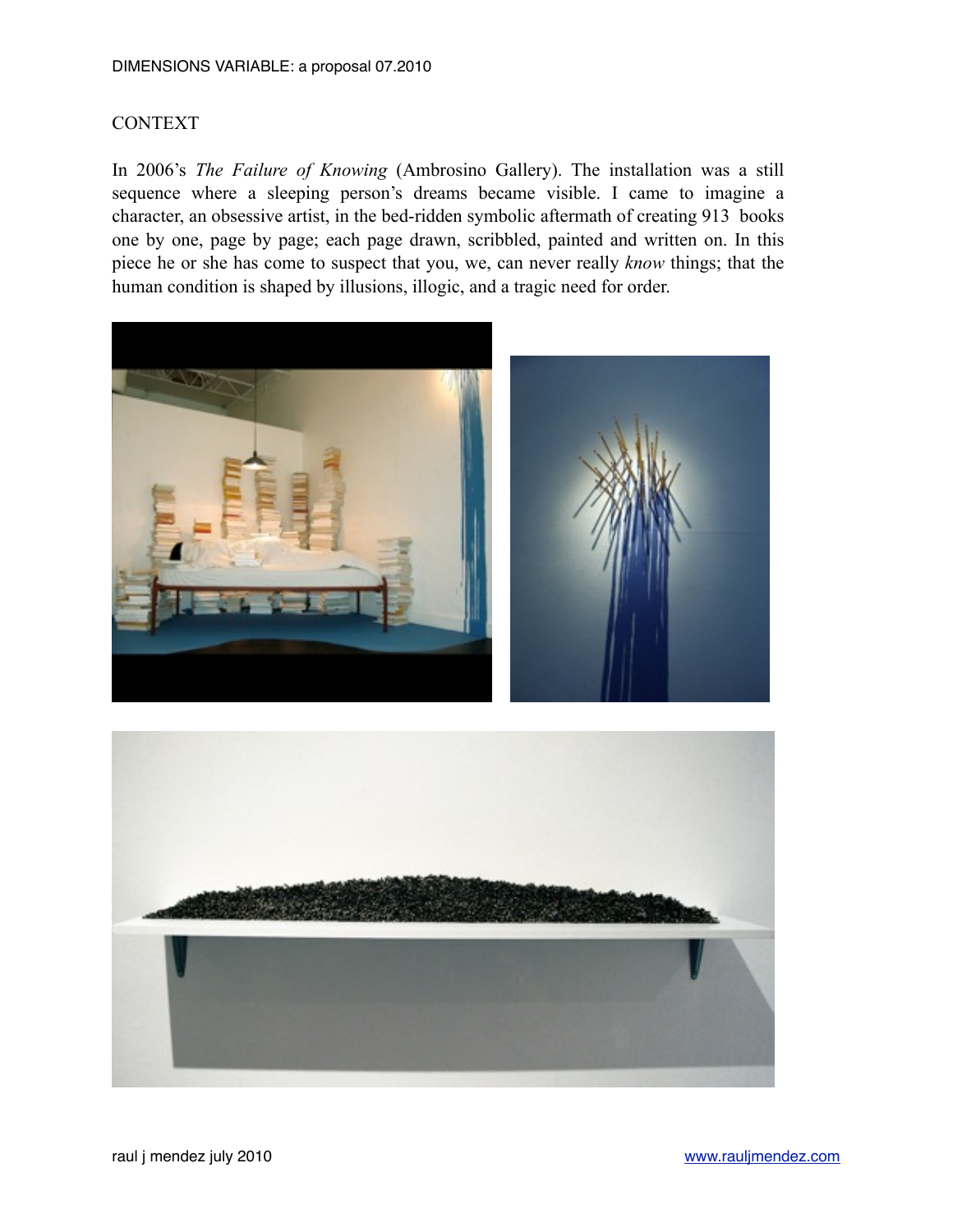In 2008's *(NEGATIVE SPACE)* (2020 Projects, Miami) I began branching out the meta narrative of my work (always underlying themes of The Human Condition filtered as a conversation with the sociopolitical factors of any given day,) This installation was conceived as an unravelling of a story derived from a painting. In this painting, dark paranormal and hermeneutic undertones guide the viewer more complexly into the headspace of the protagonists within the work. The viewer is given the task of solving a puzzle where the metaphysical properties of electricity, the transmutation of solids to fire, and notion that "nothing" can become "something", are more than forensic clues for solving a mystery.



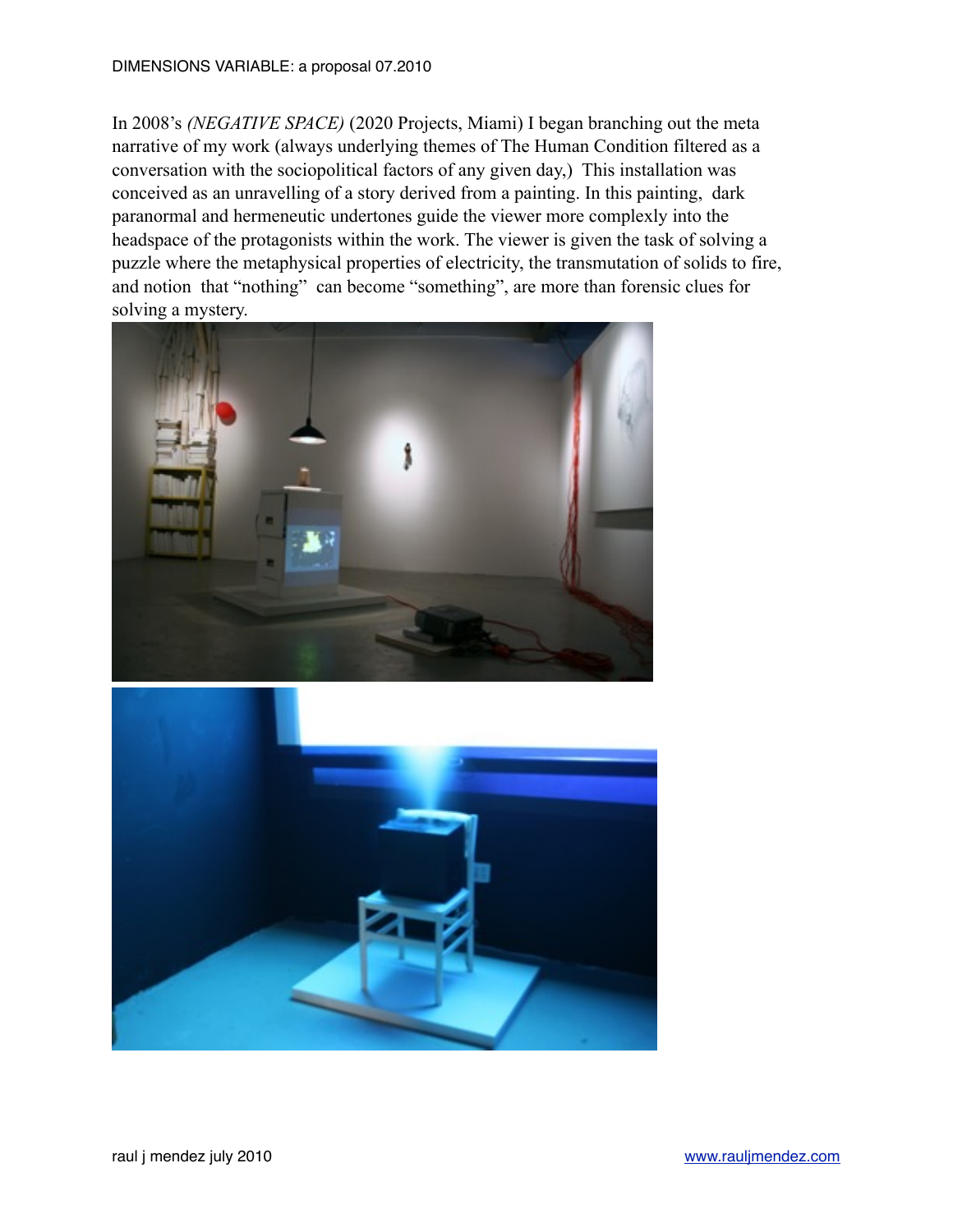Continuing the novel that my larger body of work is becoming, 2009's *This is Nowhere* (Hollywood Art & Culture Center) put the viewer into the role of watcher. *This is Nowhere* is a multimedia installation that shifts our regular vantage point and perspective making the viewer look down at a surrounding landscape, as if aloft. The viewer is placed neither here nor there: between floating photographs of clouds, a sectioned metropolis of buildings in the snow, and a painted island, where human dramas unfold and crowds gather to document events for unspecified reasons. A 14 minute looped video projected above and onto the small city cycles between night and day, mediating a dark urban cacophony with a ghostly wind in the blue sky.



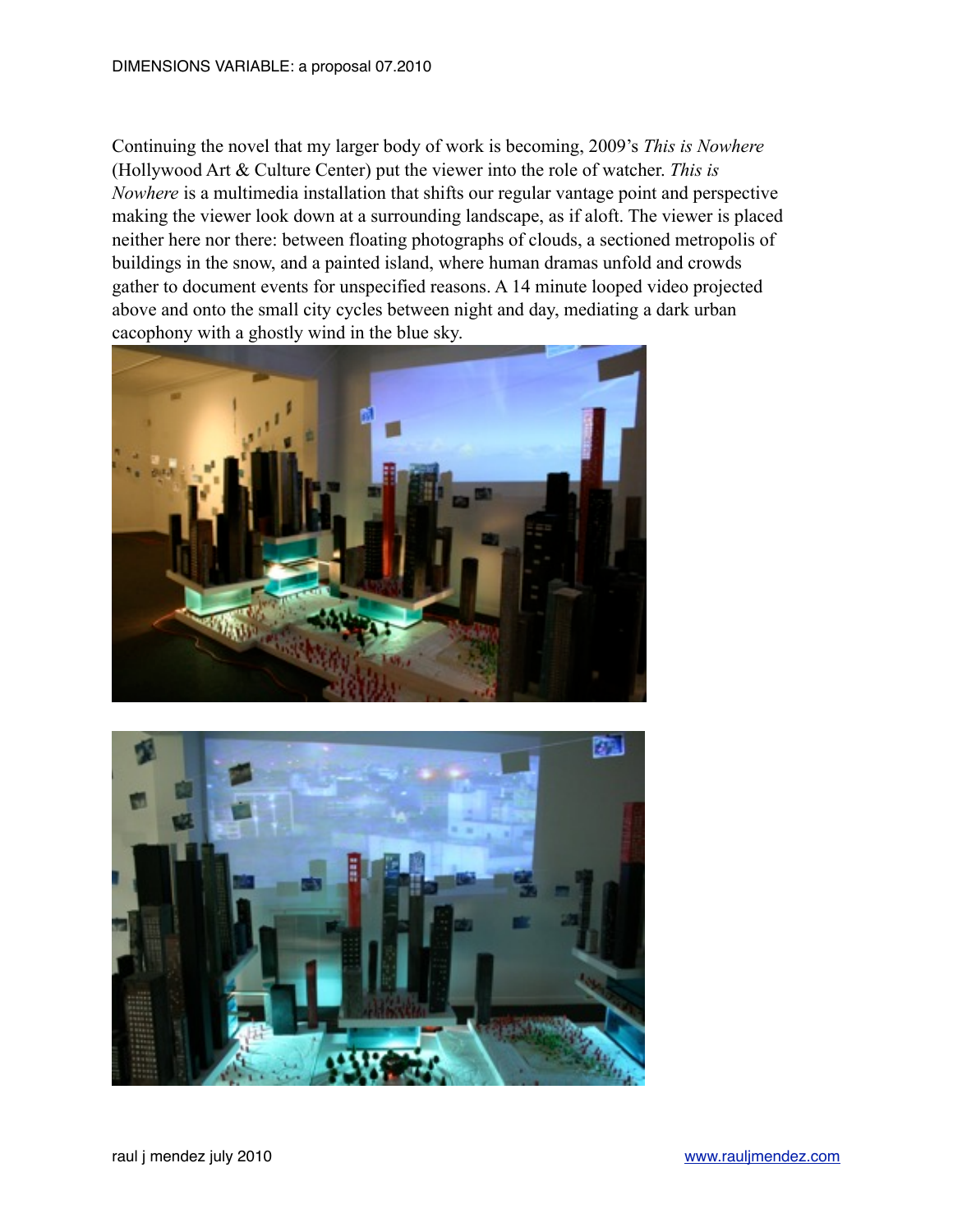This piece emphasized the vexing placeless-ness of our surroundings; *This is Nowhere*  was a cautionary tale, a myth, or a parable. It imagined our human condition as a connection of relationships between us and the spaces we occupy without a central axis. The spinning world is adrift, and this installation attempted to find the precise center of Nowhere.

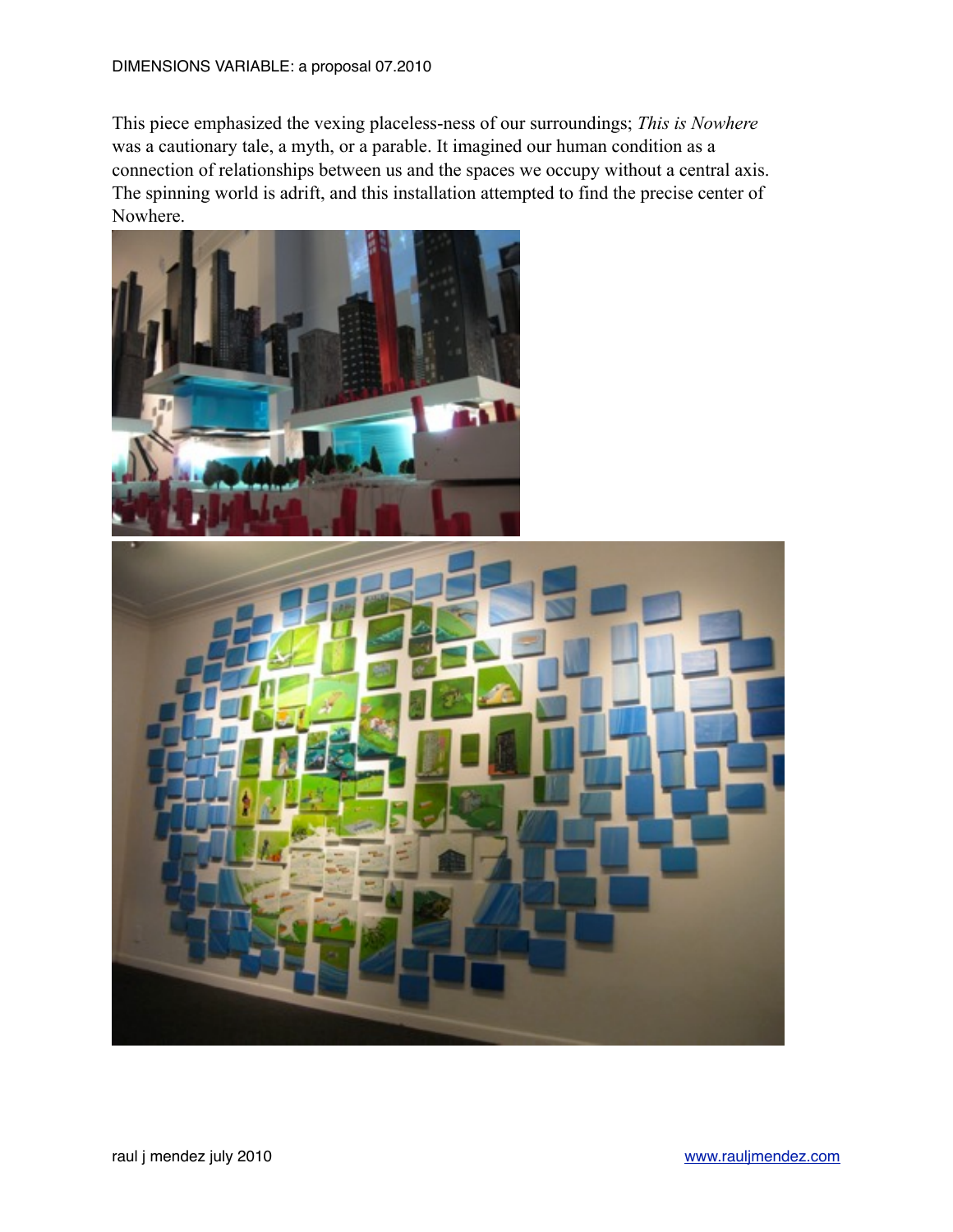The most recent installation is a commission for the Miami Downtown (main) Library. I devised a fictional Society (*the society for the preservation of lost things and Missing time*), and a doppelganger for myself (in order to farther remove it from any association to me), the veritable Solomon Graves.



The installation, *TSFPLTMT presents: FLORIDA ARCANE*, is a kind of museum or collection of documents, objects, oddities and archives, etc, cataloging an alternative to Florida's master narrative. *TSFPLTMT: FLORIDA ARCANE* is a blend of fact and fiction, a questionably real gothic account of history as told by my doppelganger,Solomon Graves. The piece asserts its truths through the empirical authority of the library, and by utilizing the language of the museum (text panels, display cases, footnotes, documents, etc) in order to suspend the viewers' disbelief. In effect, what I have done is create a world, much like how an author creates a plausible bookworld that unfolds and reveals itself in the time it takes to absorb it.

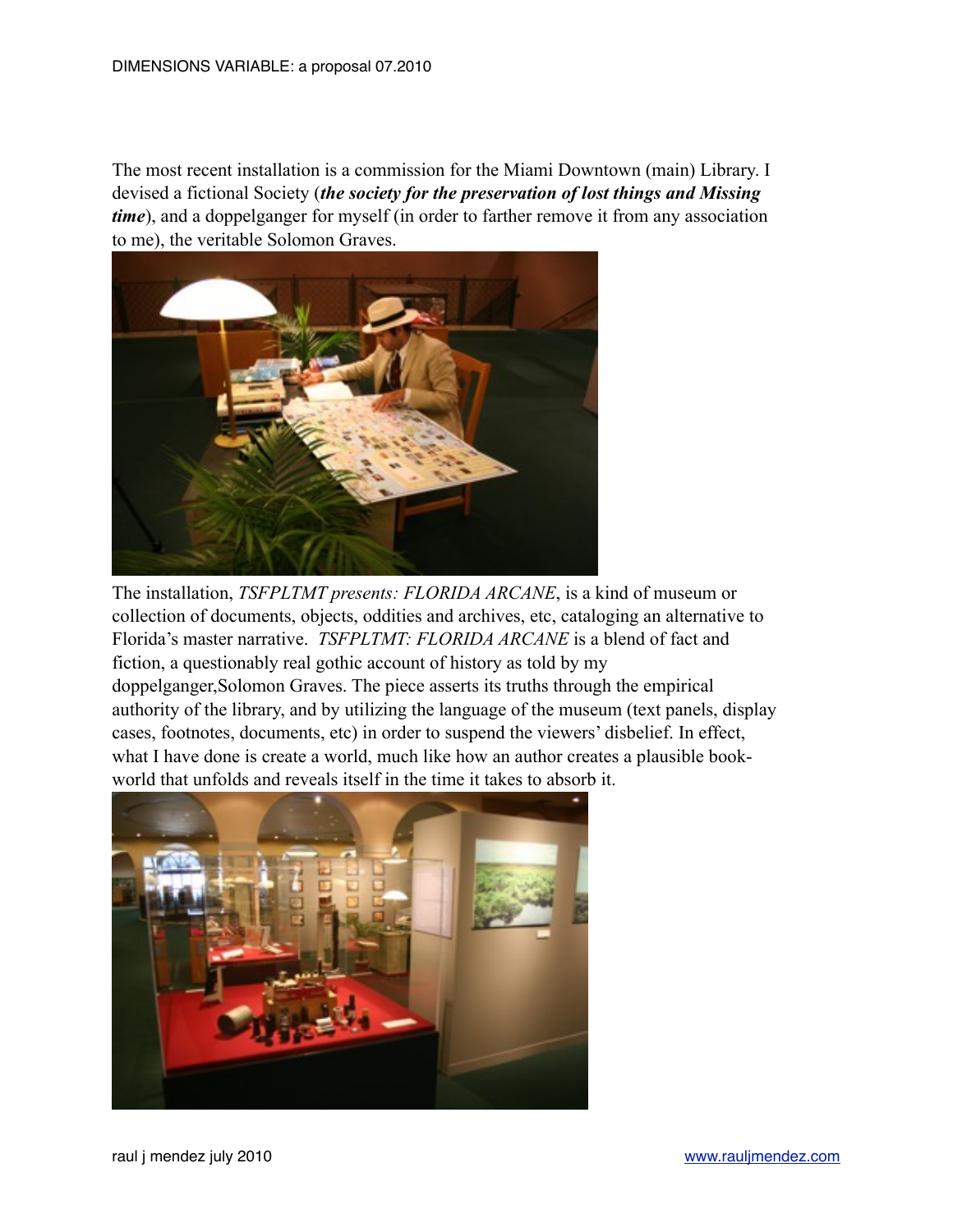Installation shots of *TSFPLTMT presents: FLORIDA ARCANE,* 2010





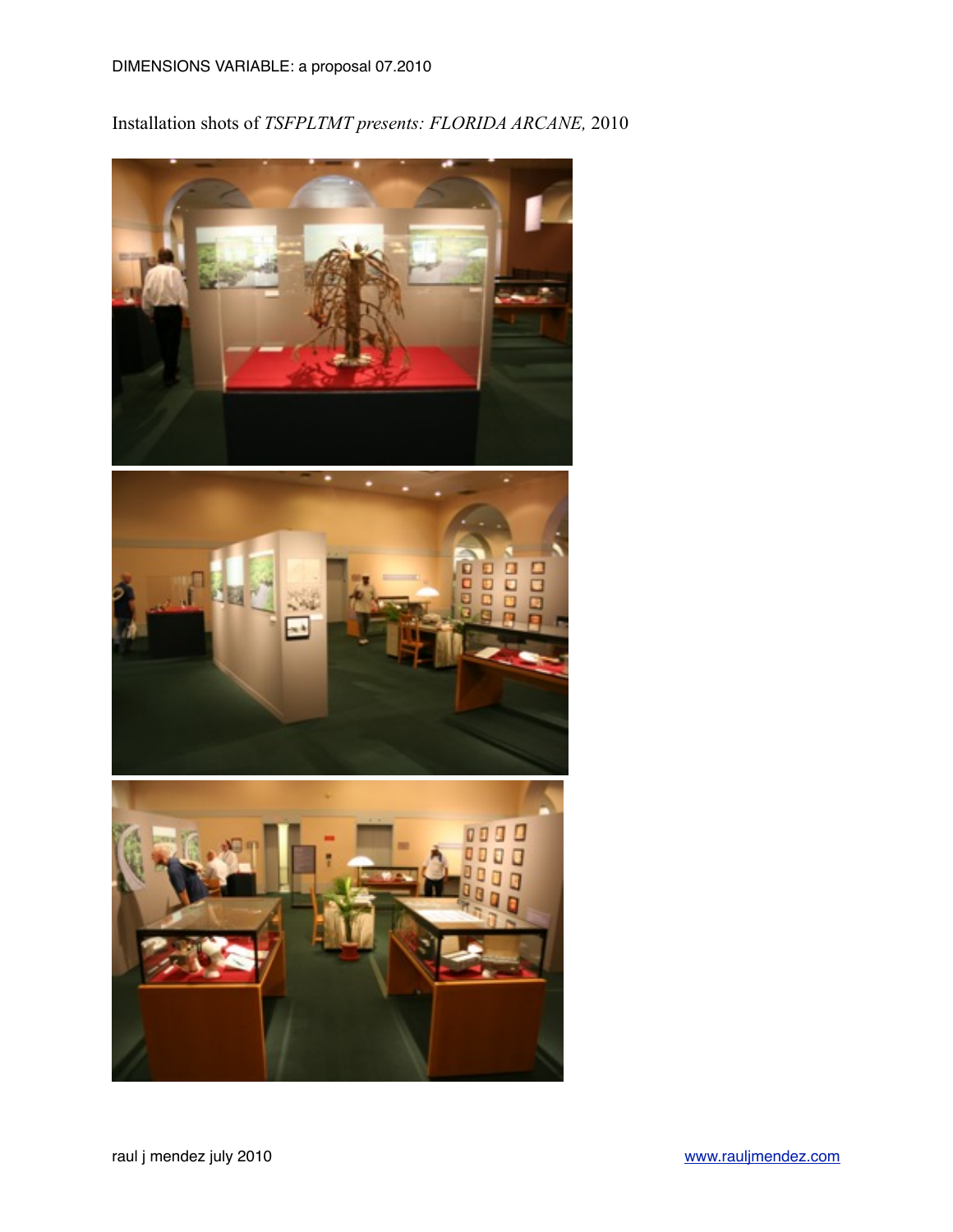## THE PROPOSAL

The future of the work, what I am proposing to DV, will unite flat works and installation a step further. This will in turn unify the the abstract/symbolic elements with the representational and literal. For this installation I will develop a cosmology and its alternate universe. From this, the gallery space will reflect the cosmology of a parallel Earth: A miniature city, combined with a human-scale space like a small shelter, or room within the gallery space. As in a novel, there will be characters and protagonists, situations, etc, populating this parallel universe. A series of events from history will shape our understanding of the situations and characters presented on this parallel earth, details of which will take the form of drawing, photo,sculptural objects, text, and video.

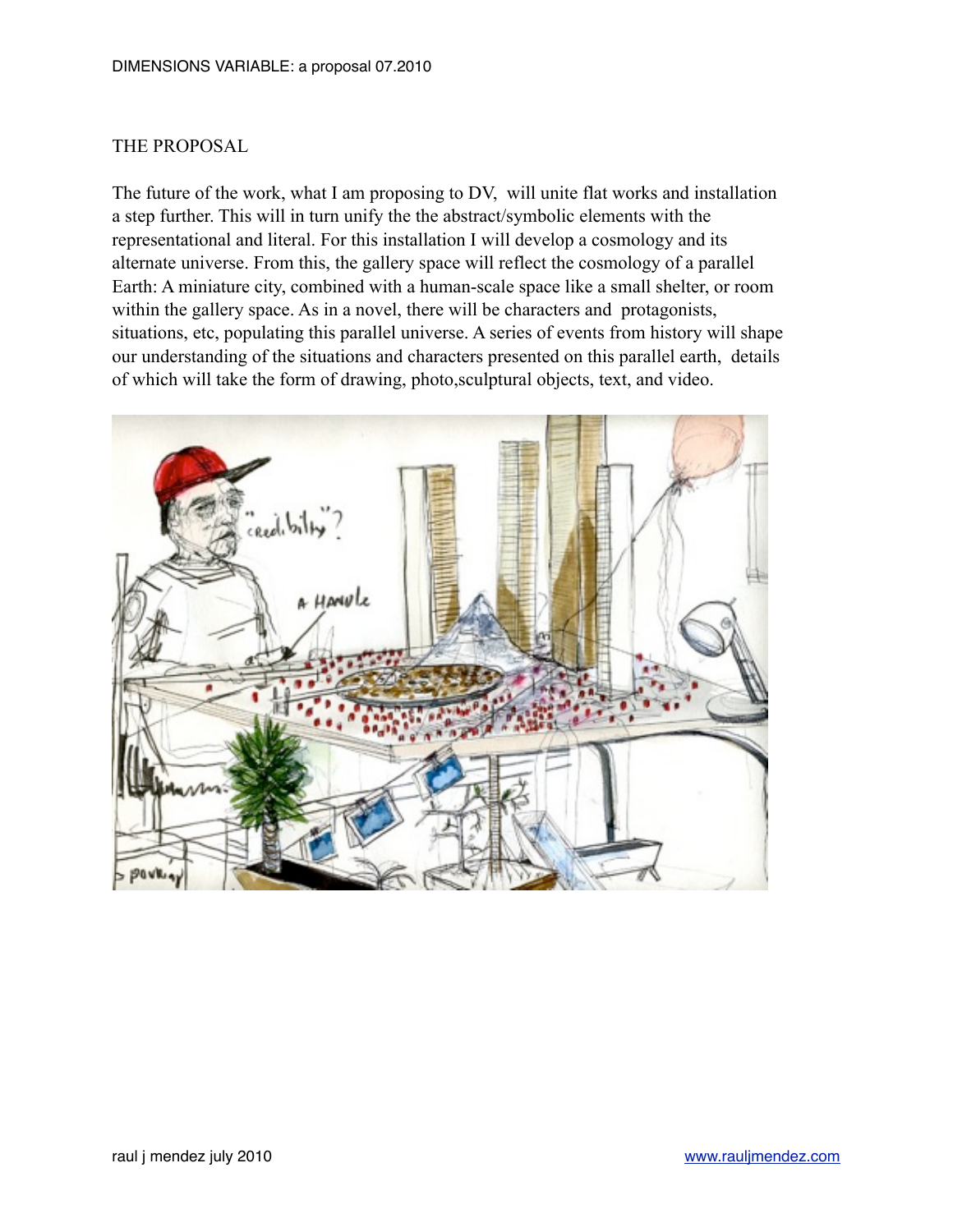

I have several ideas for the installation's physical framework: Initially, I plan on recreating some of the physical characteristics that are already found in my studio like the garage door's metal runners, a shelf space that hangs from the ceiling, one of my work desks, and a file cabinet.

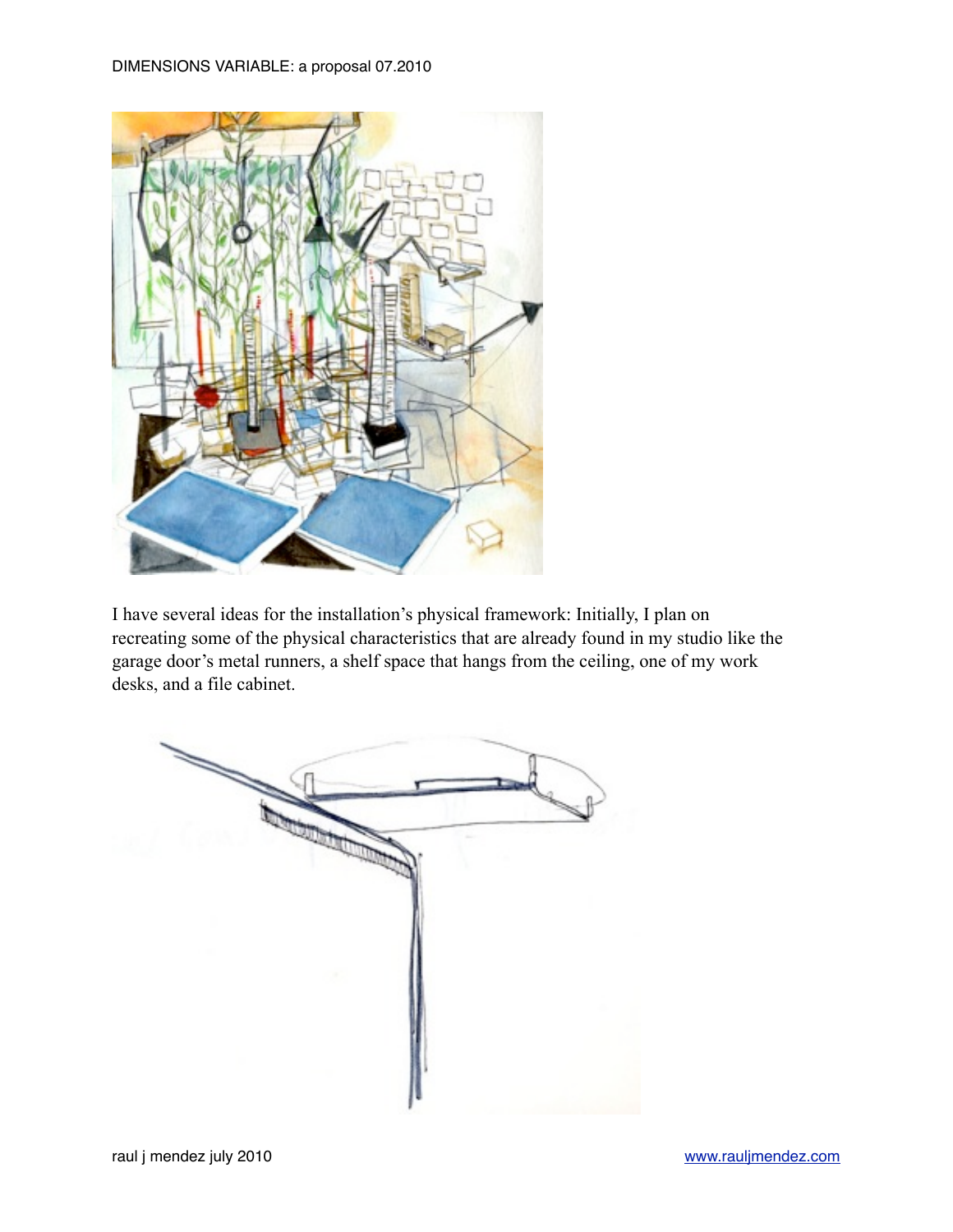

A section of the space will be filled with plants. The plants will be on layers of shelves with troughs below to capture the water run-off. Embedded within the plant soil will be chunks of dry watercolor pigment. As the exhibition-time passes, and the plants are watered, the pigment will spread and stain the environment immediately surrounding them. The plants will also be physically integrated into the rest of the installation, though I haven't figured out how yet.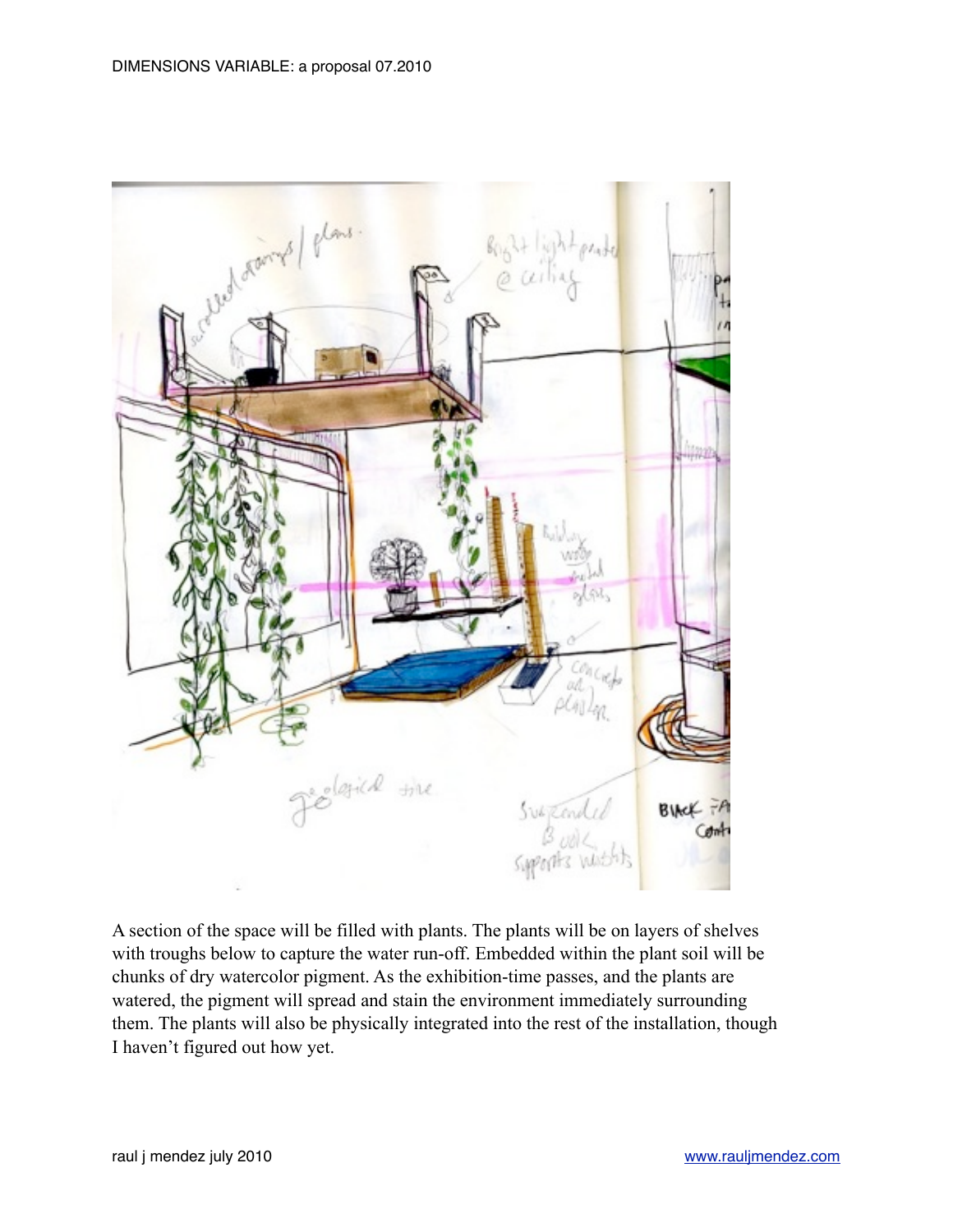

If I were to make a comparison of this piece to the work of other artists, it would exist as a cross between the obsessive organizations of Sarah Sze, the happenstance and uncertainty principles of Fischli & Weiss, and the encyclopedic subtext world of Marcel Broodthears.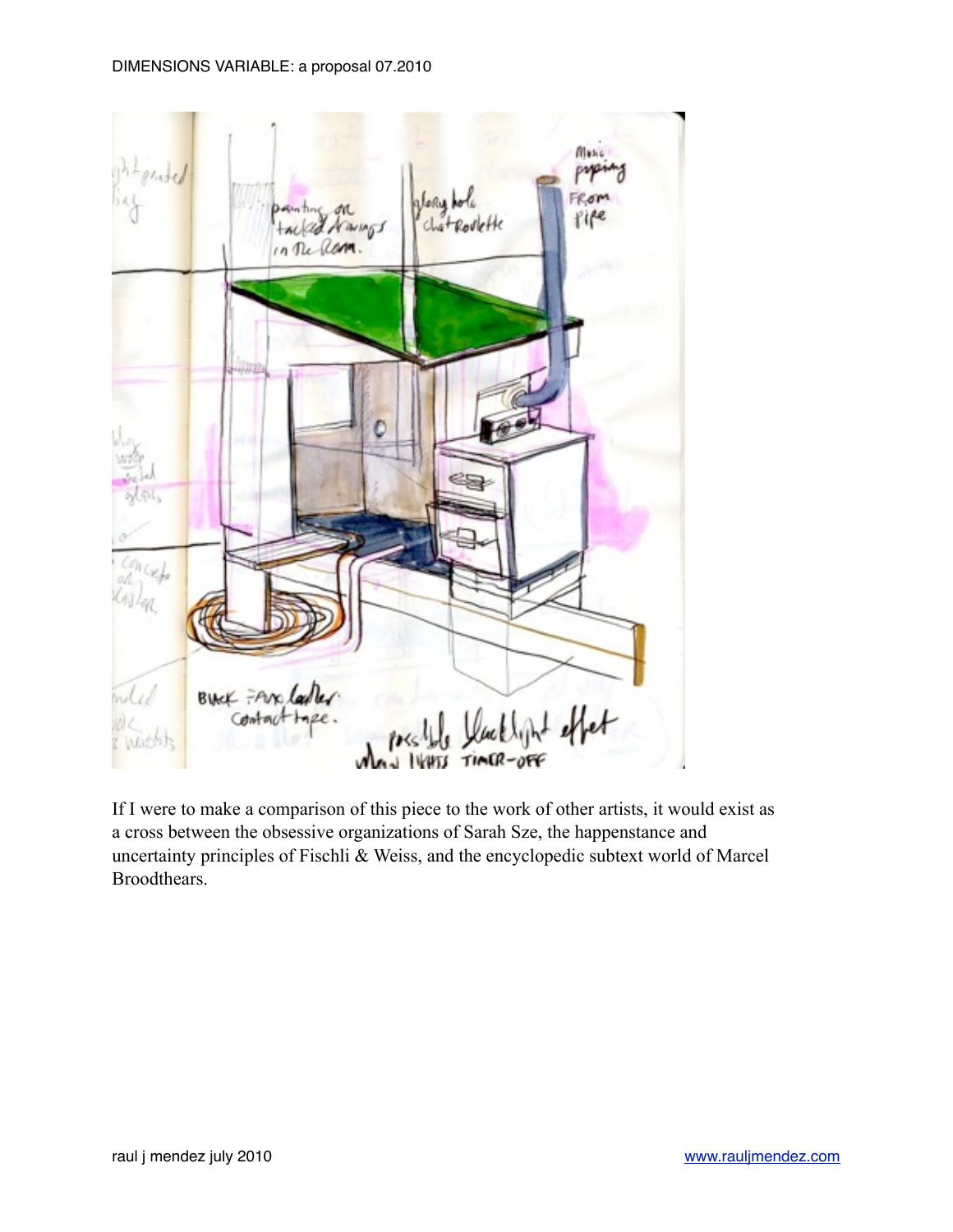

There will be a file cabinet containing the images and texts that build up as my progress develops before the work is installed.This file cabinet will serve as a codex to the developing cosmology. It will be organized according to the aforementioned cosmology and accessible to viewers in the space, as well as small library of books working as footnotes to the piece.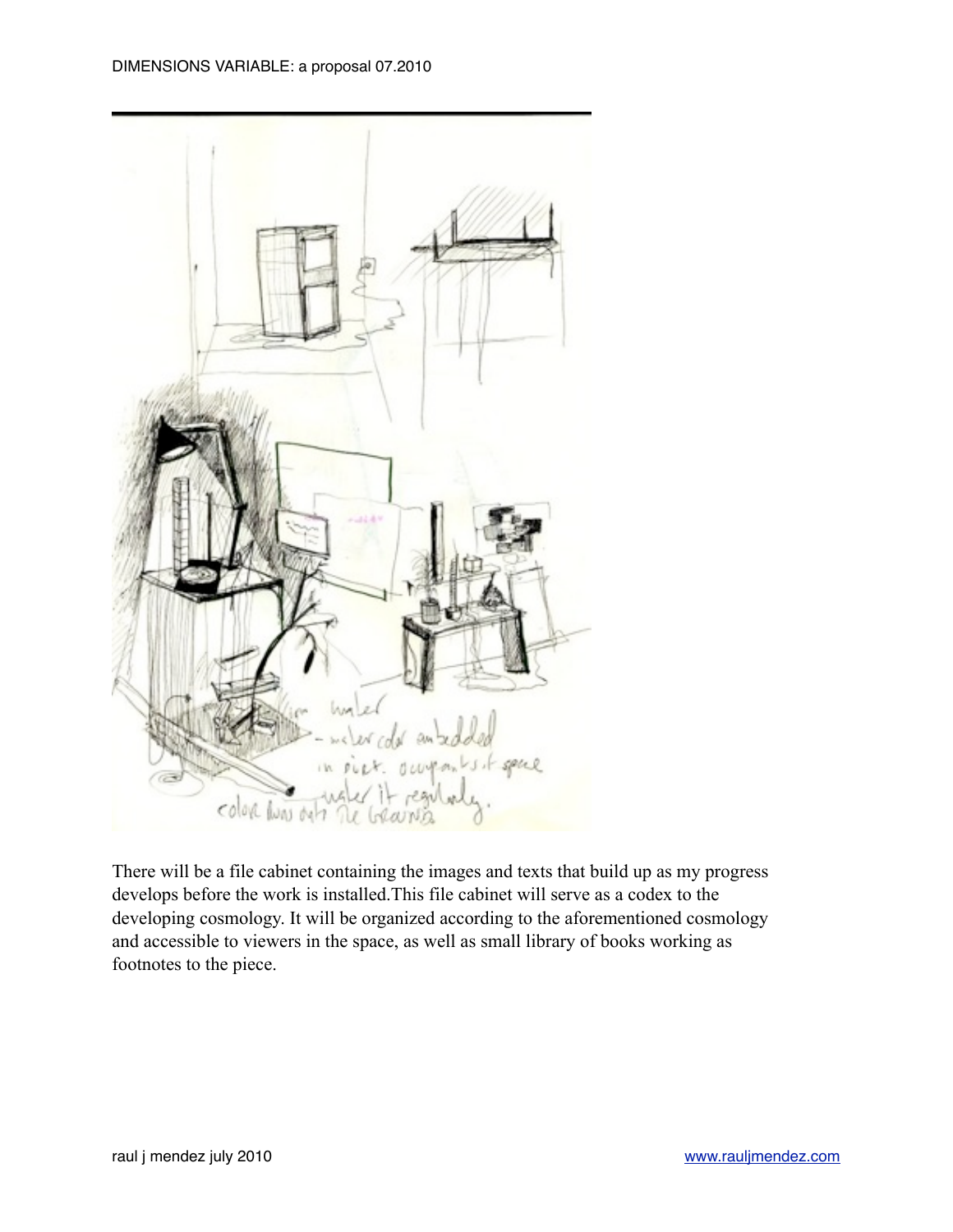

The miniature city will be composed of sculptural tall/skinny buildings (like an icon of a building), and smaller non de-script structures. (see sketches for reference). The taller buildings will be embedded in trays filled with materials like concrete, plaster, dirt/mud, tar (asphaltum).These trays will form an interlocking grid, like large tiles on the gallery floor, that can be repositioned as necessary as the piece evolves.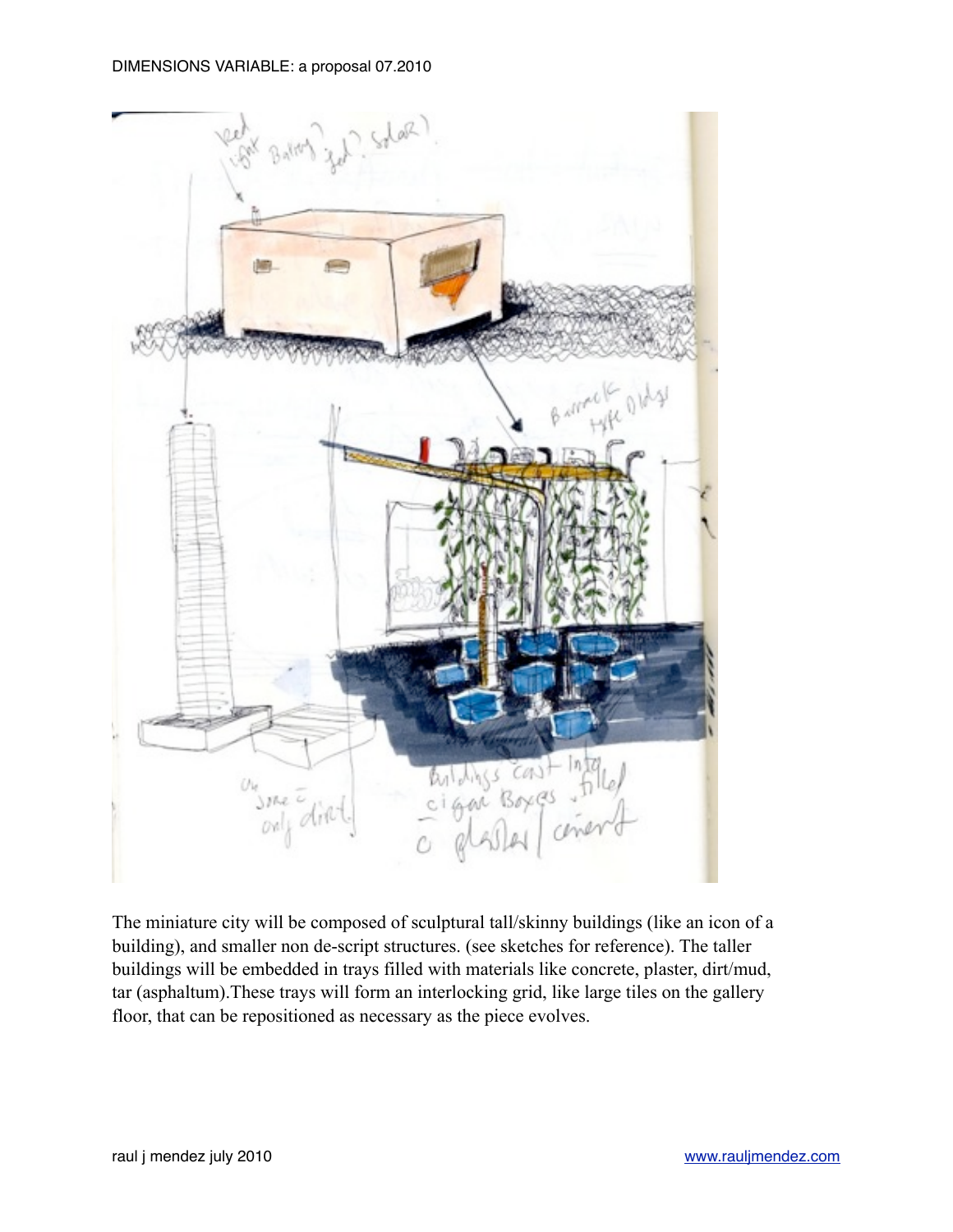

Bringing select aspects of this (our) world into the space will be crucial for establishing a parallel cosmology/universe. Therefore, there may be a continuous connection via several couple of pieces: a continual link to "Chat-roulette" displayed on a small screen embedded within in a "glory hole: built into one of the structures in the space. Other possible internet connection ideas include: a webcam referencing our greatest common denominator, the vastness of space, with real-time video from a land-based telescope, or perhaps from a geostationary satellite monitoring the sun; maybe even connection to webcams trained on a revolving circuit of cities around from the globe. I may even install a cam in the DV space to provide a web presence for the piece, but I'm not yet sure about this it.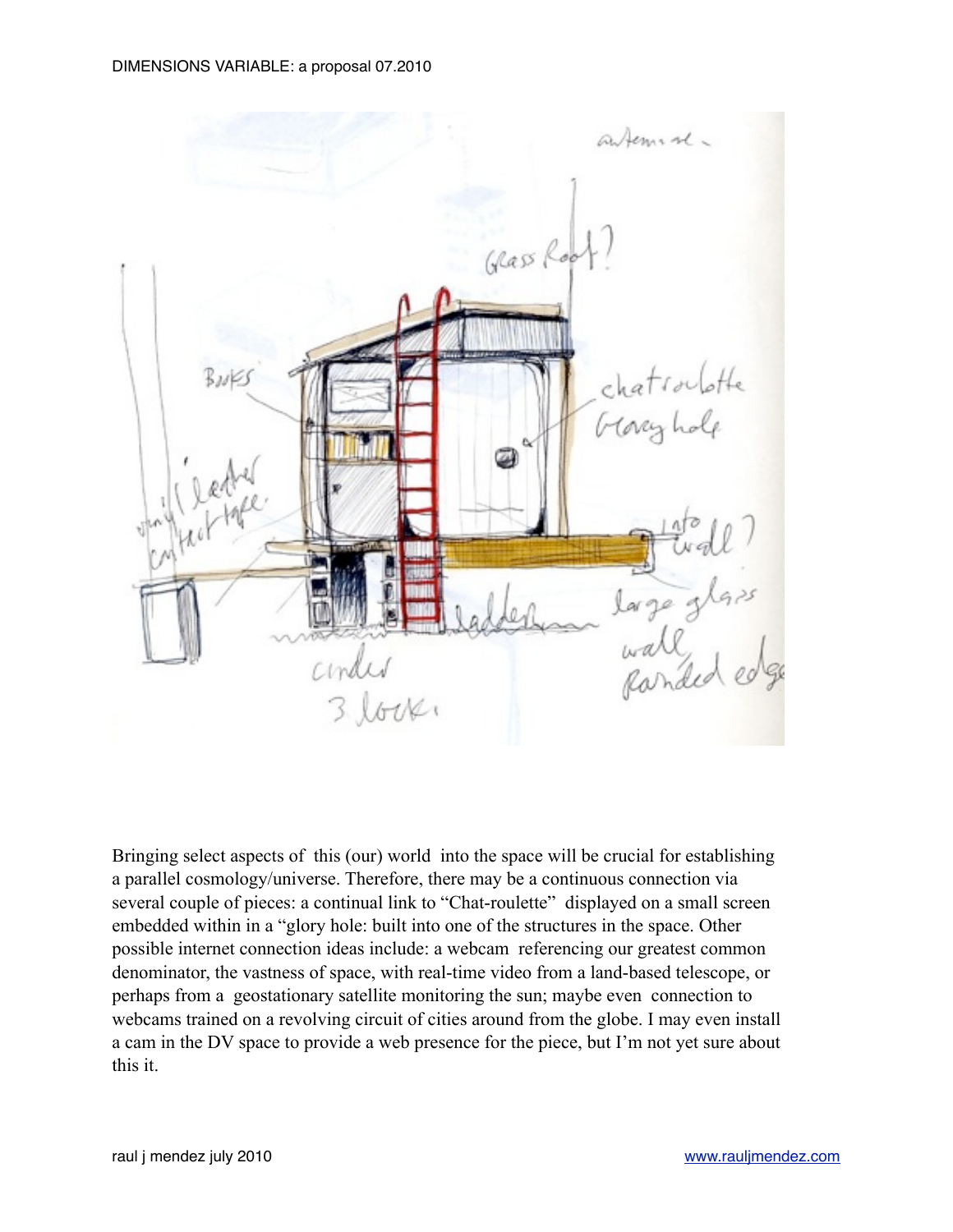

The installation will unfold throughout a period of 2 months. I plan on interacting with it, changing aspects of it as if turning pages in a book. Its shape will be in continuous flux: elements will come and go, things will be purposely broken and reassembled. Video pieces will be switched periodically to reflect an unfolding narrative. Geological time will speed up; papers and books will be burned; text panels will change or disappear altogether; plants will grow; water will accumulate and dry-up. Drawings and paintings will be displayed, moved, taken down, removed, switched. Though some days there will be no changes, a returning viewer will not likely see the space look the same twice.

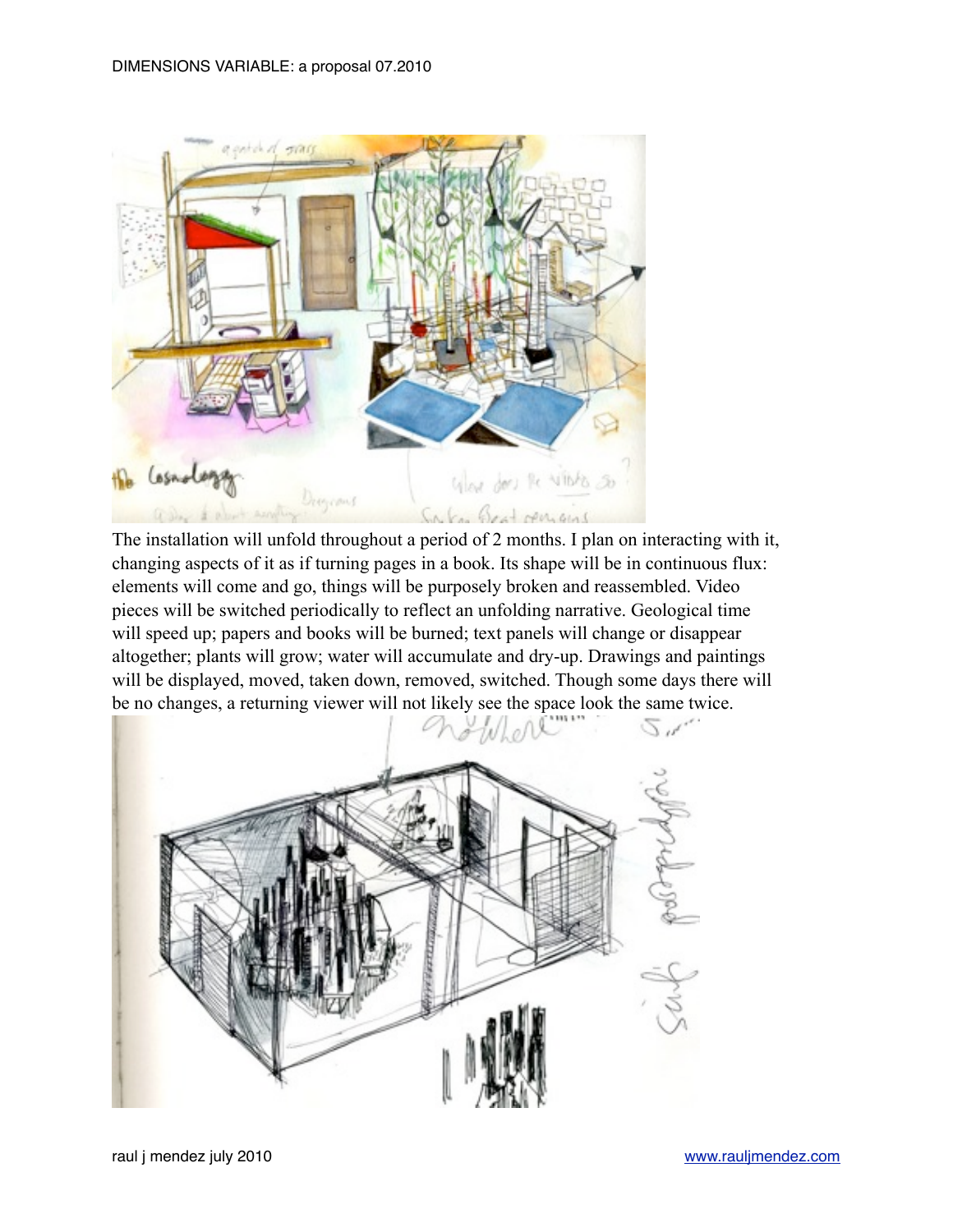I would like to have 2 or 3 events in the space during its exhibition period. These events would ideally change the shape of the piece. For example, I would like to to perform a lecture regarding the piece (not really a didactic lecture "about " the piece, but a lecture that adds to the piece, that becomes part of the piece) During this lecture/performance, the piece will be furtherer transformed, though I cannot yet say how. The performance/ participatory aspect to the work is still under development. It's a new dimension to my work that I can only elaborate on perfunctorily with minimal substance.



I plan to collaborate with an artist (perhaps two) on specific components for the installation. In fact, I may send instructions to, or assign a list of items for assembly by, other artists. The results will be integrated into aspects/components of the installation. At the end of the 2 month residency I will produce a limited edition catalog/book which will be available for sale. The catalog/book will serve not only as a document of the piece, but as an extension of it. Everything will be documented. From these documents I will continue to the next body of work, the next chapter of the book.